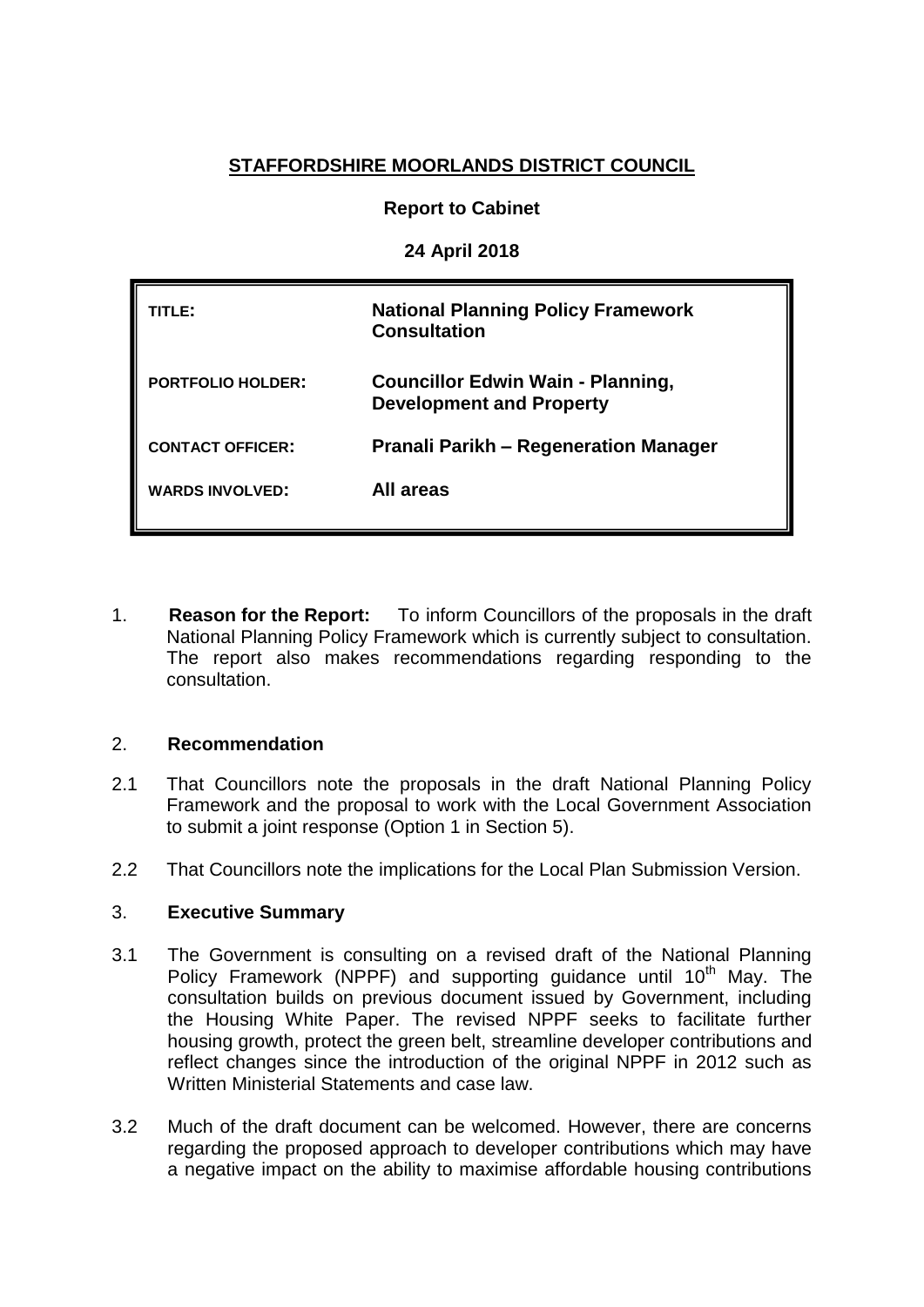on viable sites. Other concerns include the implications of the proposed Housing Delivery Test and the standard methodology for assessing Local Housing Needs. It is proposed that Council engages with the Local Government Association to submit a response to the consultation as it is more likely to influence the final NPPF.

- 3.3 Once the NPPF is finalised later this Summer, it will be a material consideration to planning applications. In terms of the implications for the emerging Local Plan, the draft NPPF states that the current NPPF will apply for the purposes for examining plans that have been submitted within six months of the publication of the updated NPPF. In these cases, the examination will take no account of the new NPPF. Accordingly, if the Council submits the Local Plan in June 2018 in line with the agreed timetable, it will be examined under the current NPPF. However, at the time of writing, there appears to be a discrepancy between the draft NPPF and the supporting information published by Government which suggests that the new "positively prepared" and "effective" tests of soundness will apply. Clarification has been sought from Government on this issue. A response is awaited.
- 3.4 If the Local Plan is withdrawn or otherwise does not proceed to adoption following publication of the new NPPF, the policies of the new NPPF would apply. Any future review of the Local Plan would also be taken forward in accordance with the new national policies.

## 4. **How this report links to Corporate Priorities**

- 4.1 The National Planning Policy Framework will have implications for the following Corporate Priorities by influencing future decisions regarding planning applications and any updates to the Local Plan:
	- Aim One Help create a safer and healthier environment for our residents to live and work
	- Aim Three To create a strong economy by supporting further regeneration of towns and villages
	- Aim Four Protect and improve the environment.

## 5. **Options and Analysis.**

- 5.1 Option 1 (recommended) that the Council liaises with the Local Government Association to submit a joint response to the consultation. This is recommended as it is considered that such a response will carry more weight.
- 5.2 Option 2 (not recommended) that the Council submits its own response or does not respond to the consultation. This is not recommended as it would provide the Council with less or no influence over national policy.

## 6. **Implications**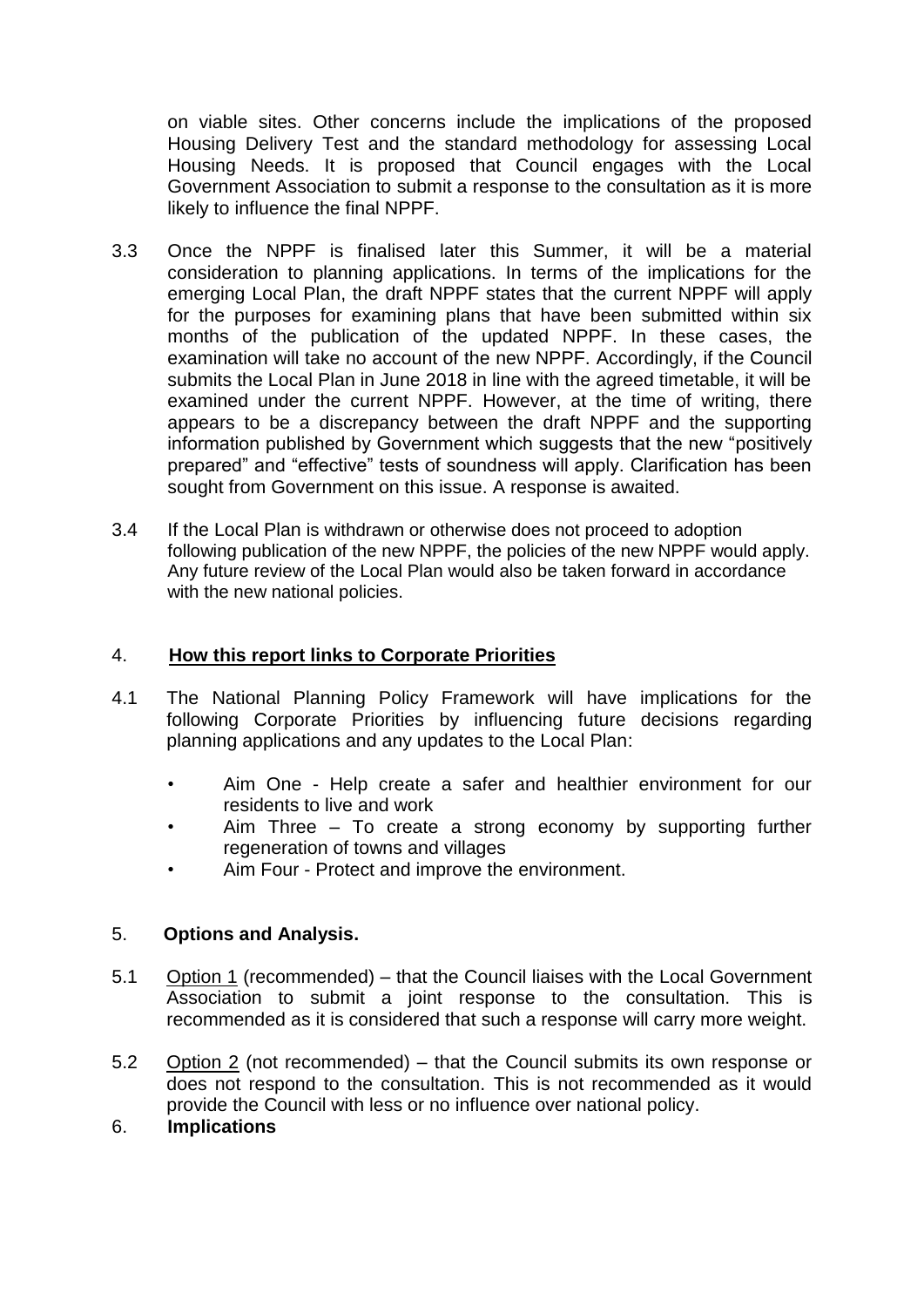# 6.1 Community Safety - (Crime and Disorder Act 1998)

No implications.

### 6.2 Workforce

None direct

### 6.3 Equality and Diversity/Equality Impact Assessment

The report has been prepared in accordance with the Council's Diversity and Equality Policies.

### 6.4 Financial Considerations

The potential for the proposed Housing Delivery Test to influence future New Homes Bonus payments could have financial implications for the Council. This will be subject to separate consultation at a later date. As such, the implications at this stage are unclear.

## 6.5 Legal

Section 38(6) of the Planning and Compulsory Purchase Act 2004 and section 70(2) of the Town and Country Planning Act 1990 dictates that applications for planning permission should be determined in accordance with the development plan, unless material considerations indicate otherwise. Once adopted, the new NPPF will become a material consideration to planning applications.

#### 6.6 Sustainability

The draft NPPF still requires Local Plans to be supported by a Sustainability Appraisal.

#### 6.7 Internal and External Consultation

The draft National Planning Policy Framework has been published for public consultation until  $10^{th}$  May. It is proposed that the Council engages with the Local Government Association to prepare a joint response to Government.

## 6.8 Risk Assessment

If the Council does not engage with the consultation, there will be an increased risk that the revised NPPF has a negative impact on the District. If the Council does not engage with the Local Government Association to respond, there is an increased risk that the District Council's response will carry less weight. These risks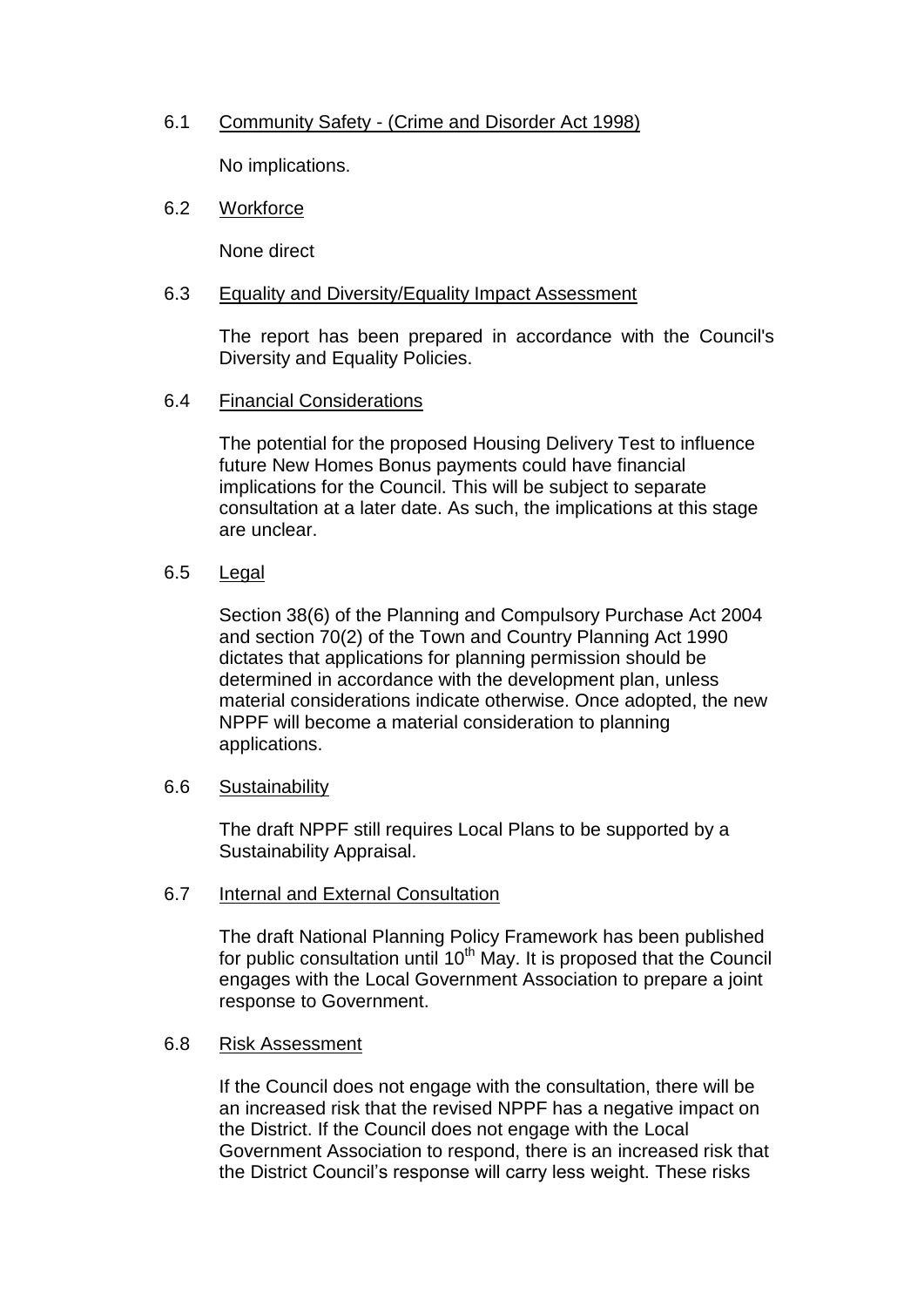are minimised, but not eliminated, through Option 1 in Section 5 to this report.

# 7. **Background and Detail**

- 7.1 The National Planning Policy Framework (NPPF) sets out the Government's policy in respect of planning and how they should be applied. It provides the framework for the preparation of Local Plans and other planning documents such as Neighbourhood Plans. The NPPF is also a material consideration for planning applications. The current NPPF was established in 2012 and has been subject to review by Government. A revised draft has now been issued for consultation which builds on initial proposals published by Government in previous years. The proposals reflect consultation feedback gather to date, Written Ministerial Statements issued since the publication of the NPPF in 2012 and the effect of case law on the interpretation of the current NPPF.
- 7.2 Alongside the draft NPPF are proposals for updates to the National Planning Practice Guidance (NPPG) which supplements the NPPF. Further proposals for reforming developer contributions (S106 agreements) are also expected to be brought forward through regulations.
- 7.3 The overarching premise of the draft NPPF is to facilitate the Government's drive to increase house building across England with a view to delivering 300,000 net additional homes per year. However, there remains a strong commitment to protect the Green Belt. In this context, a summary of the key proposals is provided below. A link to the Government's own overview of the proposals and detailed wording of the draft NPPF is provided at the end of this report.

# **Housing requirements and supply**

 A new standard methodology for determining local housing needs is proposed to determine the minimum number of homes to be provided for in Local Plans. Any needs that cannot be met within neighbouring areas should also be taken into account. The methodology should apply unless there are there are exceptional circumstances that justify an alternative approach which also reflects current and future demographic trends and market signals. The assessment of Local Housing Need will be informed by the latest household projections over a ten year period published by the Government with an adjustment to reflect local affordability of housing. This is determined by considering the ratio of local average income to local average house prices applying data published by the Office for National Statistics. Provisions for caps to the Local Housing Need are also set out in recognition of the fact that in some parts of the country, the new methodology will result in an increase in housing requirements. Based on data currently available, the Local Housing Need figure in Staffordshire Moorlands would be lower than the current Local Plan Submission Version requirement (320 homes per year) and objectively assessed need for housing (330 homes per year). However, it is important to note that the current figures include an uplift to support economic growth and affordable housing provision which does not form part of the standard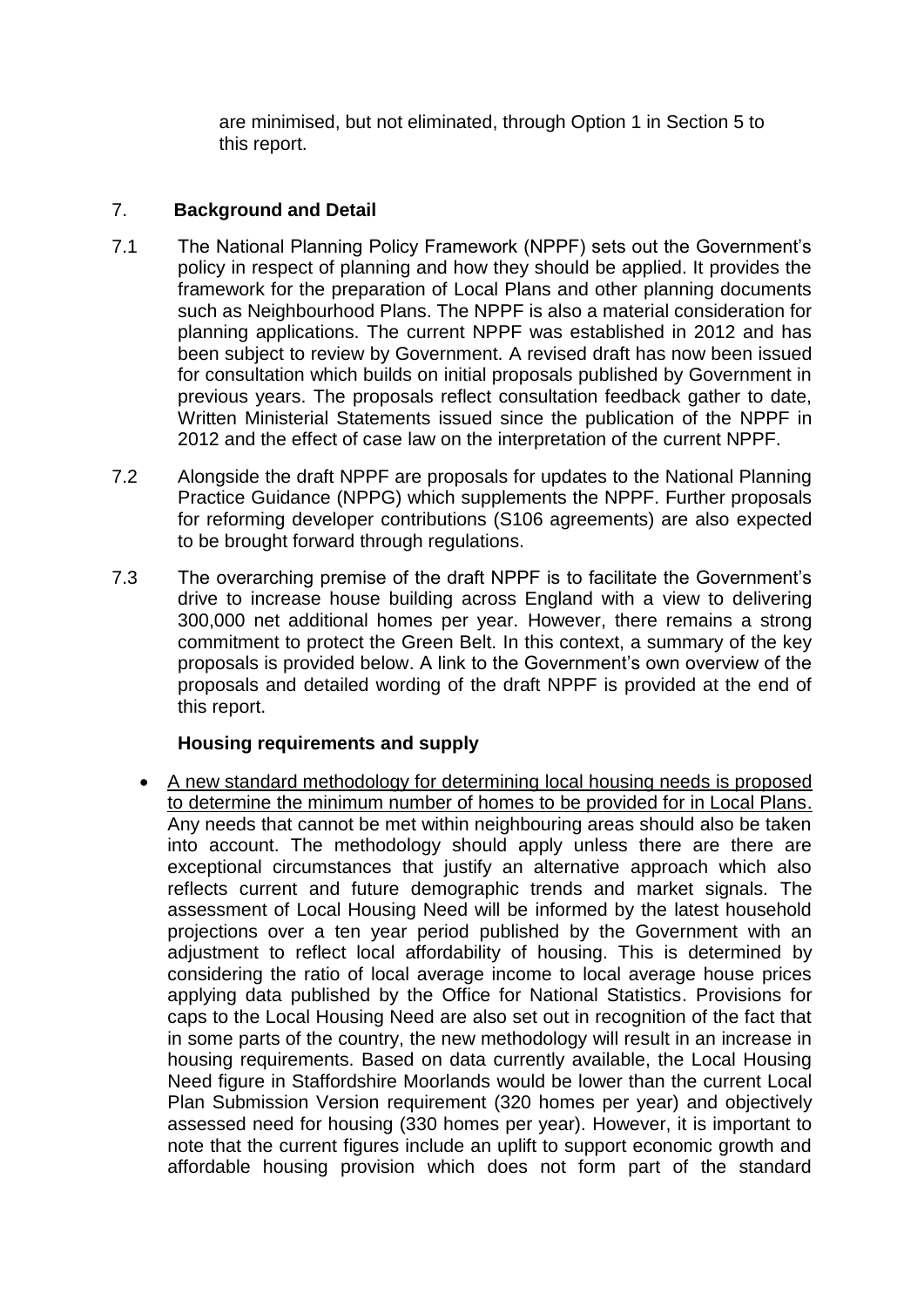methodology. The new method also only determines the minimum number of homes to be provided. New household projections and affordability ratio data is due to be published later this year. This data will confirm the implications of the new methodology when it is in place. An extract from the draft NPPG is provided at Appendix 1 to this report which sets out the methodology in more detail. The greater certainty regarding the minimum number of homes to be provided under the standard methodology is supported. However, it is considered that development requirements for Local Plans will still prove to be contentious. In order to provide further clarity for areas seeking to provide more homes that the minimum number required, it is considered that the NPPG should provide further guidance and support for this. This would apply in areas such as Staffordshire Moorlands with a high need for affordable housing and where economic growth would also be facilitated through additional housing.

- Local plans should provide for objectively assessed needs for development, including unmet need from neighbouring areas, unless particular policies provide "a strong reason for restricting the overall scale" of development. The balancing exercise to justify not meeting needs in full whereby any adverse impacts of doing so would significantly and demonstrably outweigh the benefits remains. This proposal formalises what in effect has already been good practice as local authorities have sought to address unmet housing needs through the Duty to Co-operate. The Council has already engaged with relevant neighbours on this basis and has been unable to address the small housing shortfall of 190 homes in the plan.
- Policies providing a specific reason for restricting development are set out in a defined list rather than as examples as in the present NPPF. They include green belt, land "within" national parks, local green spaces and Sites of Special Scientific Interest. This clarity is supported. However, recognition of the constraints placed on local authorities that adjoin or a partially within a national park should also be acknowledged given their statutory duty to have regard to the purposes of national park as specified in the Environment Act 1995, namely;

(i) to conserve and enhance the natural beauty, wildlife and cultural heritage of the national parks; and

(ii) to promote opportunities for the understanding and enjoyment of the special qualities [of the parks] by the public.

 As with the current NPPF, the presumption in favour of sustainable development would be triggered where a council cannot demonstrate a fiveyear housing supply. In areas with recent<sup>1</sup> Neighbourhood Plans that plan for housing, the NPPF states that it is unlikely that the benefits of the development would outweigh the harm provided that there is a three year supply of housing and its housing delivery was at least 45% of that required over the previous three years. This carries forward the existing extra

1

 $<sup>1</sup>$  Recent being defined as passed at referendum two years or less before the date on which the</sup> decision is made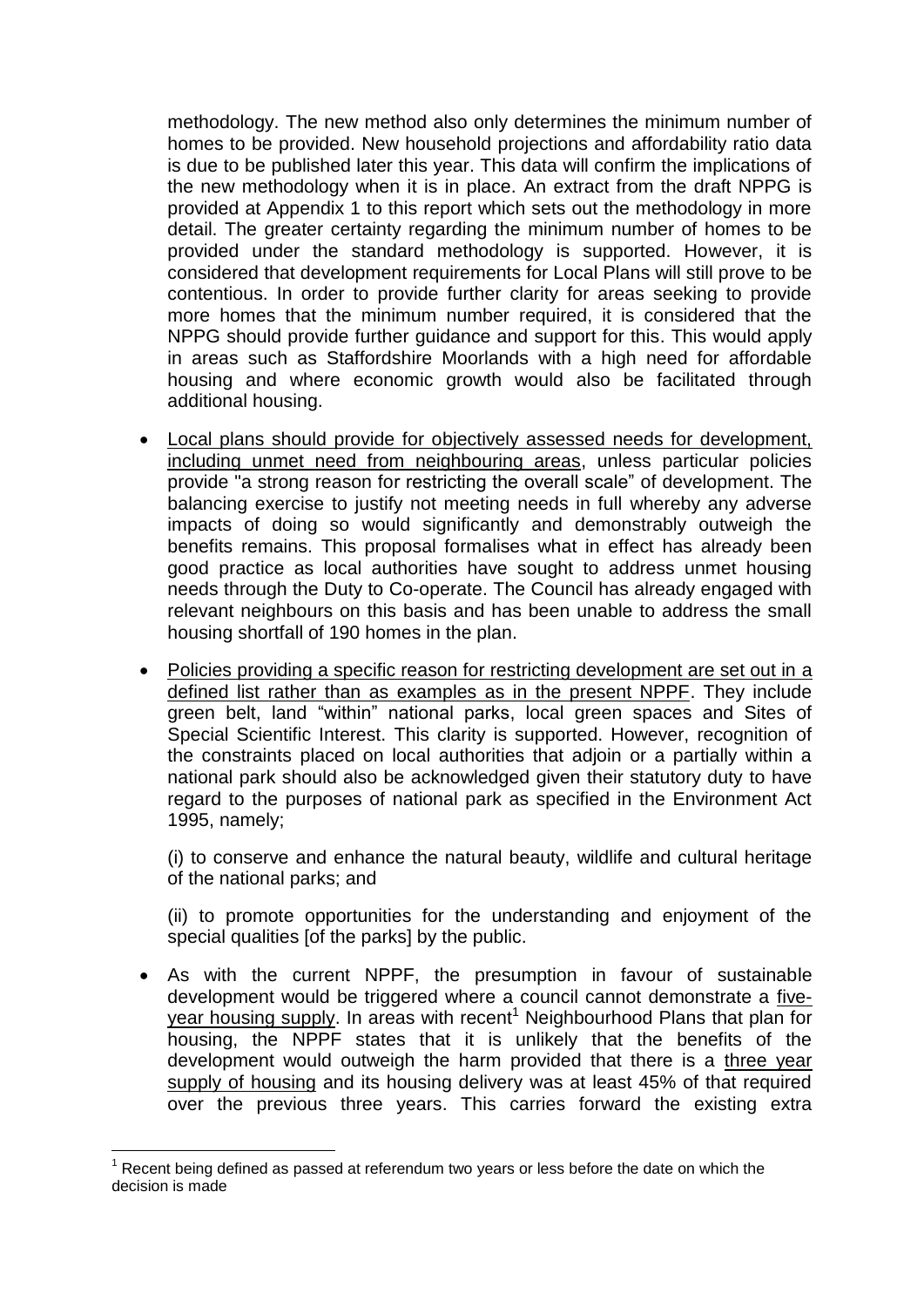protection for areas with Neighbourhood Plans as set out in the 2016 Written Ministerial Statement. This reflects the current approach.

- The presumption in favour of sustainable development may also apply where a new housing delivery test indicates that delivery of housing has been substantially below the housing requirement over the previous three years. The Secretary of State will publish the Housing Delivery Test result for each local planning authority in England every November. The full implications of the Housing Delivery Test results are proposed to be:
	- o The publication of an action plan if housing delivery falls below 95%. The action plan would set out how the local authority intends to increase delivery;
	- o A 20% buffer on a local planning authority's five-year land supply if housing delivery falls below 85%; and
	- o The presumption in favour of sustainable development if housing delivery falls below 75%, once proposed transitional arrangements have ended

The transitional arrangements for the Housing Delivery Test are:

- o From the day following the publication of the 2018 Housing Delivery Test result, the presumption will apply if housing delivery falls below 25%;
- o From the day following the publication of the 2019 Housing Delivery Test result, the presumption will apply if housing delivery falls below 45%;
- o From the day following the publication of the 2020 Housing Delivery Test result, the presumption will apply if housing delivery falls below 75% (the final threshold)

The supporting documentation to the draft NPPF suggests that in future, the Housing Delivery Test may also be used in determining New Homes Bonus payments. This would be subject to further separate consultation before proposed implementation in 2019-20. Whilst the need to encourage local authorities to facilitate housing delivery is acknowledged, it is of concern that the proposed housing delivery test will potentially undermine Local Plans and the "plan-led system" if the presumption in favour of sustainable development is applied when delivery falls below 75%. In many instances, delivery can be almost entirely in the hands of private developers with the Council having little opportunity to directly accelerate the implementation of sites with permission. It is also considered that the Housing Delivery Test may act as a dis-incentive to local authorities who may otherwise wish to plan for more homes than the minimum requirement established by the standard methodology due to the extra risk of failing the delivery test and having less influence over future applications. These risks were considered in the report to Council Assembly regarding the publication of the Local Plan on 13<sup>th</sup> February.

• In order to allow authorities to incentivise timely delivery of development, the NPPF allows authorities to consider imposing a planning condition to bring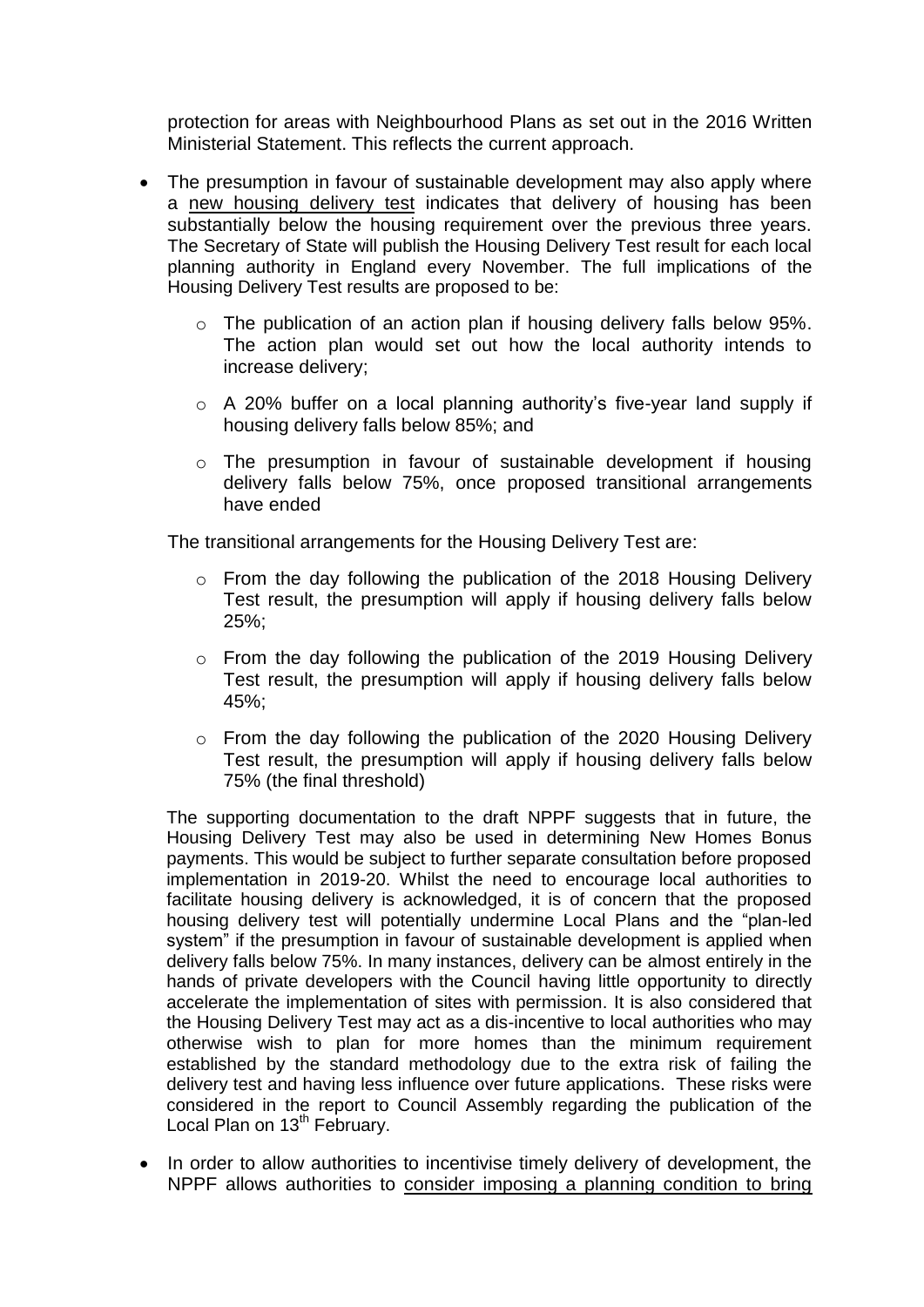forward development within two years, except where a shorter timescale could hinder the viability or deliverability of a scheme. It also encourages local planning authorities to consider why major sites have not been built out when considering subsequent planning applications. These measures are to be welcomed.

 Councils would be able to demonstrate a five-year supply of deliverable sites through a recently adopted local plan<sup>2</sup> or an annual position statement. The draft includes a mechanism allowing the five-year land supply position to be agreed for a one-year period, subject to a ten per cent buffer "to account for any fluctuations in the market during that year". This would involve engagement with developers others who have an impact on delivery and then consideration by the Secretary of State. The annual position statement must also incorporate changes recommended by the Secretary of State if agreement cannot reached between the parties regarding specific sites during the engagement process. The principle of this approach is supported as it would reduce the frequency with which the housing land supply is contested at planning appeals.

# **Local Plans**

- The "tests of soundness" that Local Plans are considered against at examination are proposed to be amended. Plans will need to show that they propose "an appropriate strategy", compared with the current requirement for them to constitute "the most appropriate strategy" for the area. In order for Local Plans to pass the test of being "positively prepared", the draft NPPF states that plans should "meet as much as possible" development needs. This appears to be a softening of these two tests which should be less onerous for local authorities to pass at examination. In order for plans to be considered "effective", they will in future need to be evidenced by statements of common ground which establish strategic matters of co-operation between the Council and other bodies. This Council is in the process of preparing Statements of Common Ground with authorities including; the Peak District National Park Authority, Stoke-on-Trent City Council, Newcastle-under-Lyme Borough Council and Stafford Borough Council. These proposals can be supported.
- There is a new requirement for authorities to review Local Plan policies every five years following the date of adoption, with updates, if necessary, to reflect changing circumstances. This may include changes to the Local Housing Need. The NPPF update merely reflects Regulation 10A of The Town and Country Planning (Local Planning) (England) Regulations 2012 (as amended) which introduced the plan review requirement on  $6<sup>th</sup>$  April 2018.
- The test for Green Belt release to be proposed in Local Plans only in "exceptional circumstances" is carried forward from the existing NPPF. However, further clarification is given on how this must be demonstrated.

<sup>1</sup>  $2$  A plan adopted between 1 May and 31 October will be considered 'recently adopted' until 31 October of the following year; and a plan adopted between 1 November and 30 April will be considered recently adopted until 31 October that year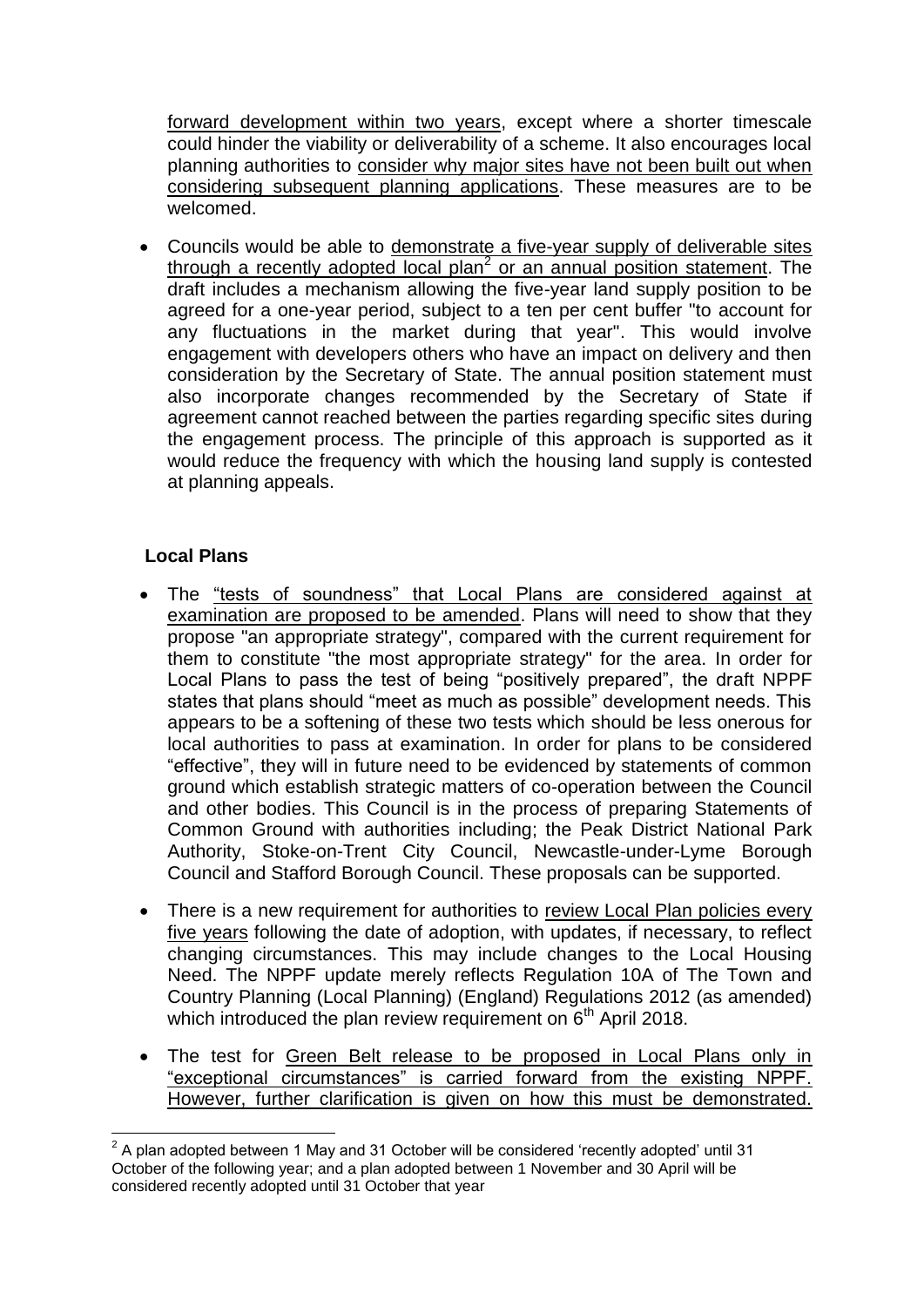Planning authorities must fully examine "all other reasonable options" for meeting their identified development needs before releasing green belt by; making as much use as possible of suitable brownfield sites and underutilised land, optimising densities in town centres and other locations well served by public transport" and considering the scope for development to be accommodated in neighbouring authorities. Councils are also advised to set out ways in which the impact of removing land from the green belt can be offset through compensatory improvements to the environmental quality and accessibility of remaining green belt land. The clarification of the approach required support green belt release is welcomed.

- Local plans should set out a housing requirement figure for designated neighbourhood areas and this should not need retesting at neighbourhood plan examinations. The Local Plan Submission Version already sets out neighbourhood area requirements for each of the designated neighbourhood areas at the time of publication. This requirement can be supported.
- Where policy requirements have been tested for viability at the plan-making stage, such issues should not usually need to be visited again at the planning application stage. The proposed new policy expects all viability assessments to reflect a recommended approach to be set in revised national planning guidance and says all viability assessments should be made publicly available. The guidance says plans can set out when and how review mechanisms may be used to amend developer contributions to help account for significant changes in costs and values, and how any significant increase in overall value should be apportioned between the local authority and the developer. This is intended to make the process more streamlined and transparent. The principle of this approach is supported. However, it is considered that removing the flexibility for negotiating S106 agreement could have unintended consequences. Some schemes could be rendered unviable unless the policy requirements are set as such a low level that they are viable in the vast majority of cases. Setting requirements at such a level will inevitably result in lower levels of contributions towards planning gain, including affordable housing, from the more viable sites in the District with the potential to support further contributions.
- The consultation document that accompanies the draft NPPF states that the Government is "open to views" over its proposals to require councils to ensure that one-fifth of their housing supply pipeline in Local Plans is made up of small sites of under half a hectare. This approach is considered to be arbitrary and may lead to lengthy Local Plan examinations with discussion around many more sites than previously which, individually, offer little in terms of housing land supply. A more pragmatic approach would be for windfall allowances to count towards the boost to the supply of small sites.
- There is a clear requirement for policies for addressing the housing requirements of groups with particular needs. In addition, to the elderly and disabled, students and travellers have been added to the list, as have people who rent their homes. This can be supported.

### **Developer contributions**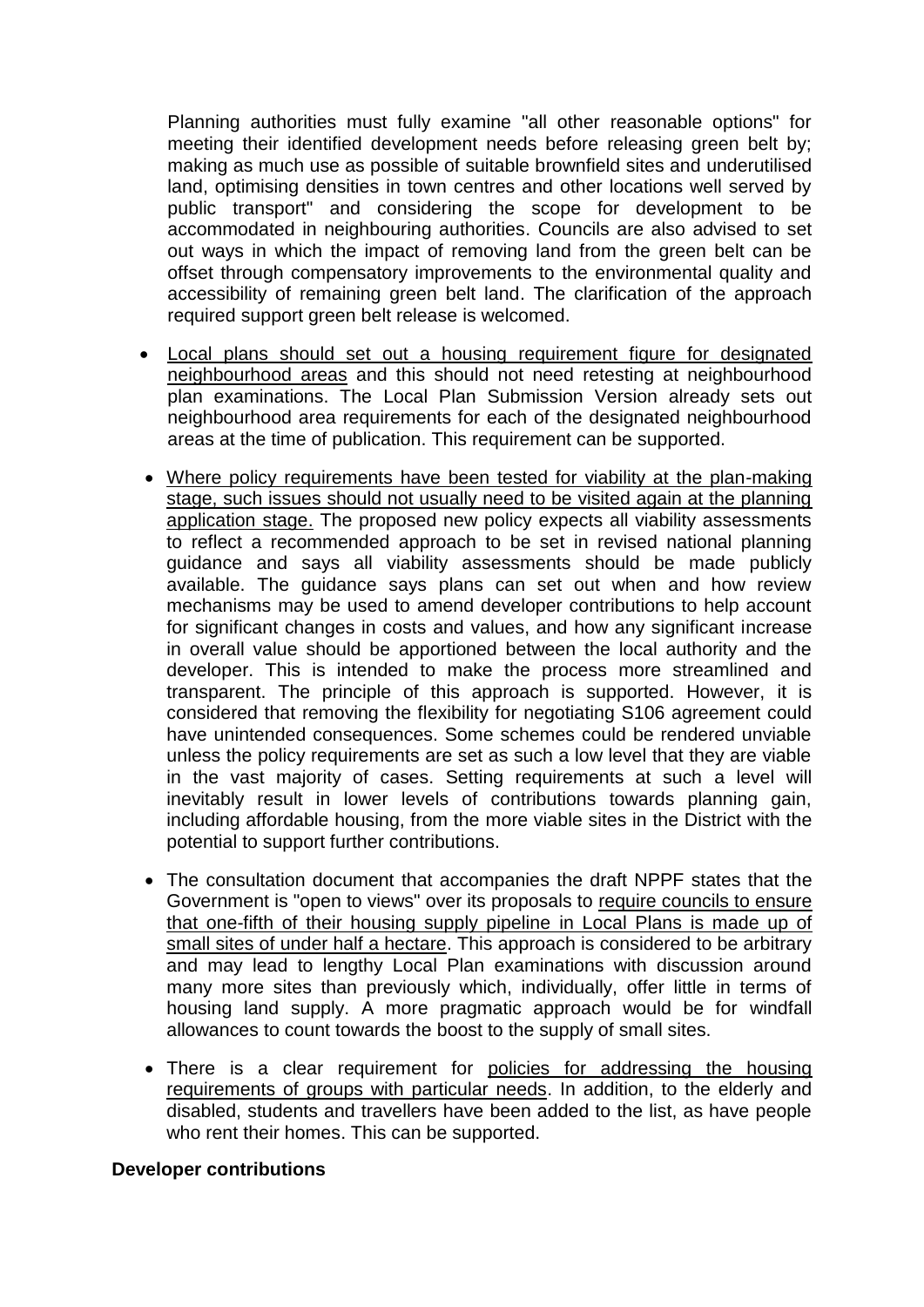• In a separate consultation, the government proposes that it may in the future consider setting developer contributions nationally and making them "nonnegotiable. As stated above, this proposal may have unintended and unhelpful consequences that should be avoided.

## **Timescales and implications**

- 7.4 The consultation closes on 10 May 2018. The final NPPF is expected to be issued later this Summer. Annex 1 to the draft NPPF sets out the transitional arrangements for the implementation of the new NPPF once it is published.
- 7.5 Once the NPPF is finalised later this Summer, it will be a material consideration to planning applications. In terms of the implications for the emerging Local Plan, the draft NPPF states that the current NPPF will apply for the purposes for examining plans that have been submitted within six months of the publication of the updated NPPF. In these cases, the examination will take no account of the new NPPF. Accordingly, if the Council submits the Local Plan in June 2018 in line with the agreed timetable, it will be examined under the current NPPF. However, at the time of writing, there appears to be a discrepancy between the draft NPPF and the supporting information published by Government which suggests that the new "positively prepared" and "effective" tests of soundness will apply. Clarification has been sought from Government on this issue. If the new tests apply, it would place bring forward the need to put Statements of Common Ground in place. However, this is requirement is already being progressed by the Council in advance of its introduction. The new test also states that *"as a minimum, meet as much as possible of the area's objectively assessed needs"* rather than the current version which reads that Local Plans should "seek to meet objectively assessed development…"
- 7.6 If the Local Plan is withdrawn or otherwise does not proceed to adoption following publication of the new NPPF, the policies of the new NPPF would apply. Any future review of the Local Plan would also be taken forward in accordance with the new national policies.
- 7.7 The Housing Delivery Test will be introduced in line with the transitional arrangements set out earlier in this report. This will provide the Council with an added incentive to ensure that the planned quantum of housing is delivered by taking a pro-active approach with developers and other partners.

Dai Larner **Executive Director - Place**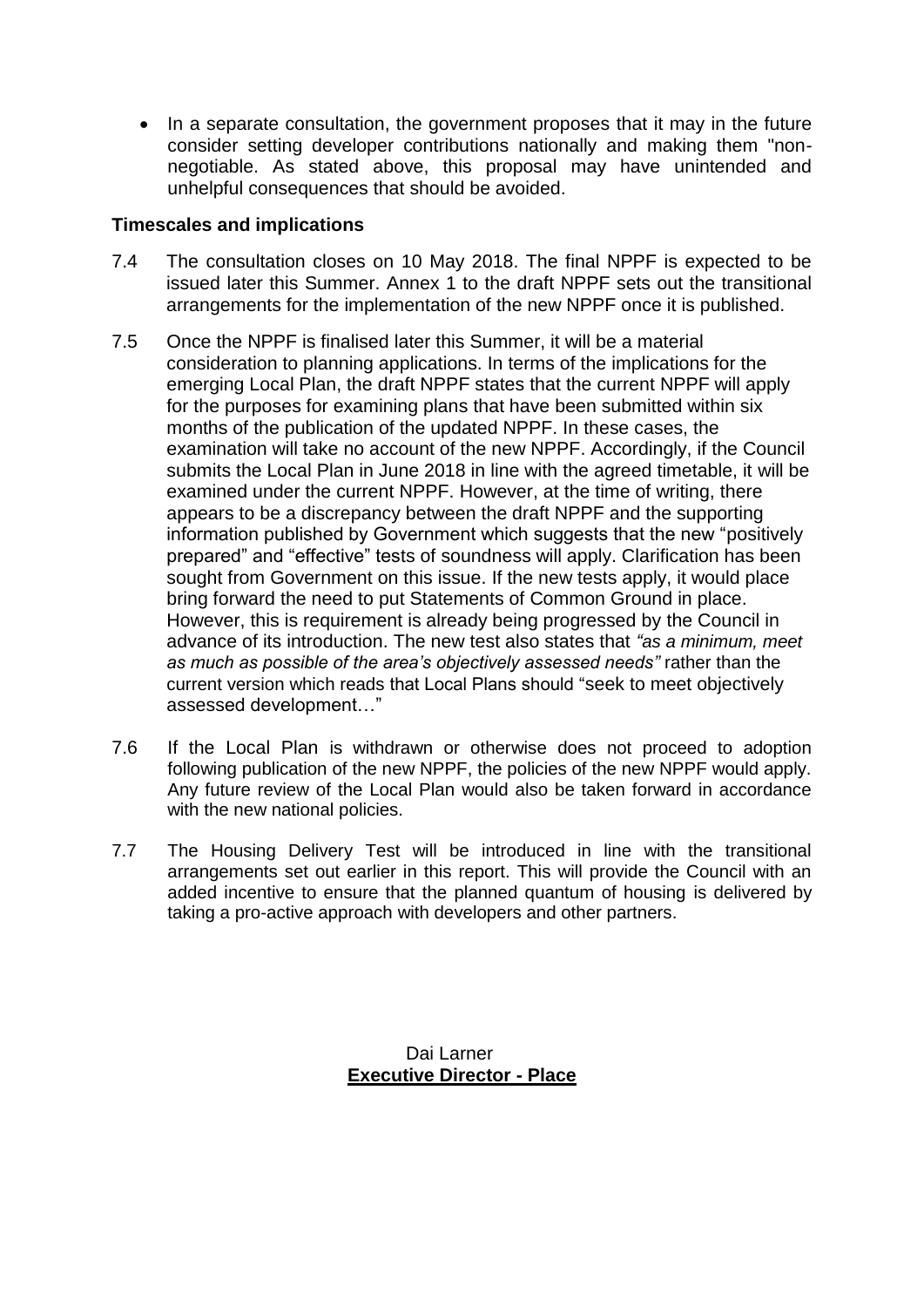#### **Location Contact details**

[https://www.gov.uk/government/con](https://www.gov.uk/government/consultations/draft-revised-national-planning-policy-framework) Moorlands House [sultations/draft-revised-national](https://www.gov.uk/government/consultations/draft-revised-national-planning-policy-framework)[planning-policy-framework](https://www.gov.uk/government/consultations/draft-revised-national-planning-policy-framework)

Mark James (Senior Regeneration Officer - Planning Policy) [mark.james@staffsmoorla](mailto:mark.james@staffsmoorlands.gov.uk) [nds.gov.uk.](mailto:mark.james@staffsmoorlands.gov.uk) Ext. 3643.

**APPENDIX 1 – Extract from the draft NPPG – standard methodology for assessing minimum Local Housing Needs**

**STEP 1 - SETTING THE BASELINE**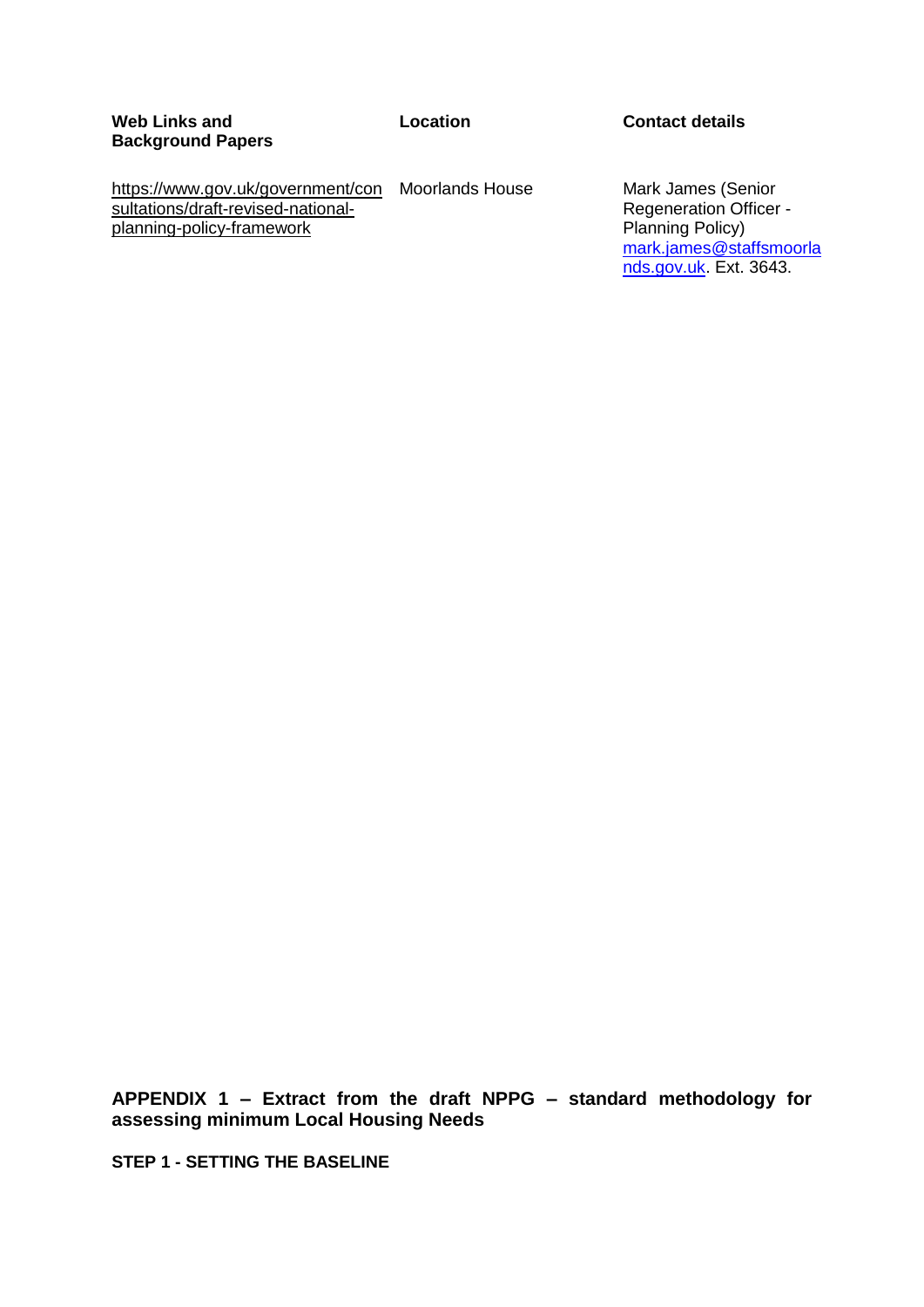National Household projections, for the area of the local authority, provide the starting point.

The household projections are produced by applying projected household representative rates to the population projections published by the Office for National Statistics. Projected household representative rates are based on trends observed in Census and Labour Force Survey data.

The household projections are trend based, meaning that they provide the household levels and structures that would result if the assumptions based on previous demographic trends in the population and rates of household formation were to be realised in practice. They do not attempt to predict the impact that future government policies, changing economic circumstances or other factors might have on demographic behaviour.

The most recent official projections need to be used to calculate the average annual household growth over a 10 year period.

### **STEP 2 - AN ADJUSTMENT TO TAKE ACCOUNT OF MARKET SIGNALS**

An important consideration in assessing an appropriate level of housing is the affordability of homes, which means that projected household growth needs to be adjusted to take account of market signals.

Median affordability ratios, published by the Office for National Statistics at a local authority level, should be used for adjusting household projections. The affordability ratios compare the median house prices to median workplace earnings. Plan-making authorities should use the most recent year for which data is available.

Each 1% increase in the ratio of house prices to earnings above 4 results in a quarter of a per cent increase in need above projected household growth. The precise formula is as follows:

*Adjustment factor* = 
$$
\left(\frac{Local\text{ af }fordability\text{ ratio } -4}{4}\right)x\ 0.25
$$

The local housing need figure is therefore as follows:

Local housing need  $=$  (1+adjustment factor) x projected household growth

So, for example, an area with a projected household growth of 132 a year would have an annual need of:

- 132 if average house prices were 4 times local average earnings
- 165 if average houses prices were 8 times local average earnings
- 198 if average house prices were 12 times local average earnings

#### **STEP 3 - CAPPING THE LEVEL OF ANY INCREASE**

The market adjustment could lead to a significant increase in the local housing need in some parts of the country. To help ensure the method is deliverable, a cap on the local